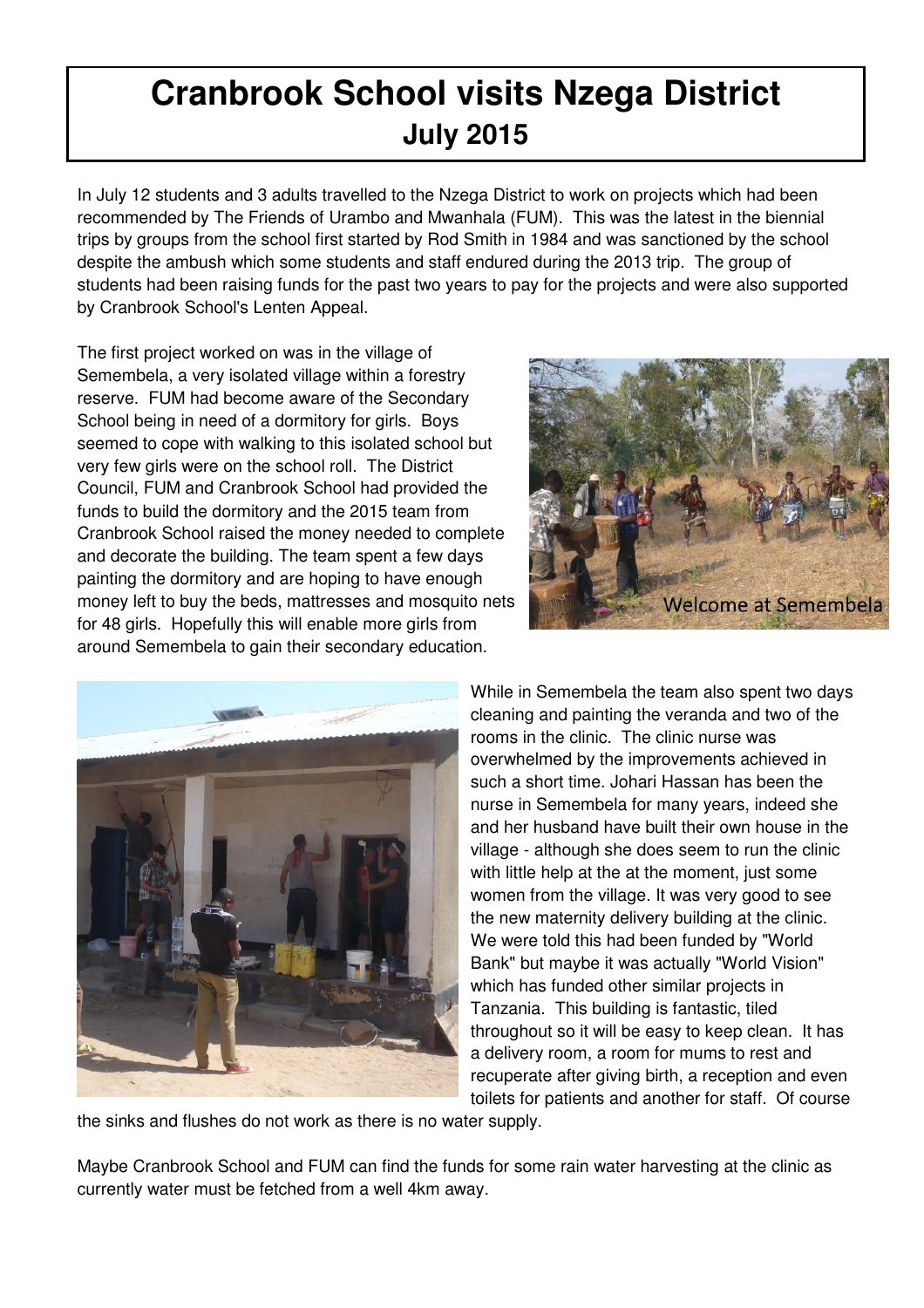One holdup in these two projects was that the District Council had not released the money previously sent by Cranbrook School to pay for the Contractor to complete the dormitory with much needed plastering at the clinic and to make and fit new windows and doors. The local government Executive Director , Mr Mndeme, has promised this money has now been released, and he and Mr Gomegwa, in charge of building works, have guaranteed that the projects will both soon be completely finished.

While in Semembela the school group was very well looked after by the team of cooks provided by the District, by Japhet Morugu the Head Teacher at the Secondary School, and of course by our friends Mr Tegile and Mr Gomegwa. We slept in one of the new science labs in the school and used one of their classrooms as our eating room. The Tanzanian government is having science labs built in all secondary schools in Tanzania, 3 labs per school, and gradually they are being staffed and equipped.

Part way through our time in Semembela we got permission to return to Mwanhala for a day. This was to attend the visit of the National Torch to Mwanhala; a most prestigious event.

Mama Malyeli, who has looked after Cranbrook School groups for many years, wore the Official Tracksuit for the event and once the Torch left Mwanhala she fed more than 100 people who had been at the ceremony. She even managed to get permission for all the members of the Cranbrook team to touch the Torch; a true honour! The message presented with the Torch this year was:

- Today's youth and AIDS parents, let us be responsible
- Let us care for future lives; get rid of malaria
- Drunkenness and drug use is preventable and healable; take action
- Break the bribery and corruption chain; elect a good leader

These messages were given across the country and were listened to attentively by all. "Elect good leaders" refers to the National election which will take place this October.





Mr Mndeme and Mama Malyeli

The other main project the team worked on was in the village of Mwanhala. Here a link is being set up between Cranbrook School and Mwanhala Secondary School. This is financed by the British Council under their 'Connecting Classrooms' scheme. Agatha Mwaliwale, the head teacher, visited Cranbrook School in April and in July our group took lots of science equipment with them from England. Students and staff visited Mwanhala Secondary school for about 5 days and taught lessons, mainly science based. Cranbrook School students learned a lot from doing this and their confidence in sharing information with their Tanzanian peers, in English of course, grew enormously through this time. The students and staff at Mwanhala Secondary School also gained a lot, not just new facts but also a more interactive way of learning. Initially the Mwanhala students sat and listened but by the later lessons



they were interacting more and even asking some questions. Hopefully the science staff will gain confidence in using the new equipment and this link will continue in the years to come.

Members of the group visited clinics supported by FUM in the villages of Mwanhala, Mwashala, Malilita, Isagenhe and Mbooga. They also visited the District Hospital in Nzega. Information on all of these visits, and the plans to start to offer sponsorship for the training of nurses will be given to FUM Officers at their next meeting.